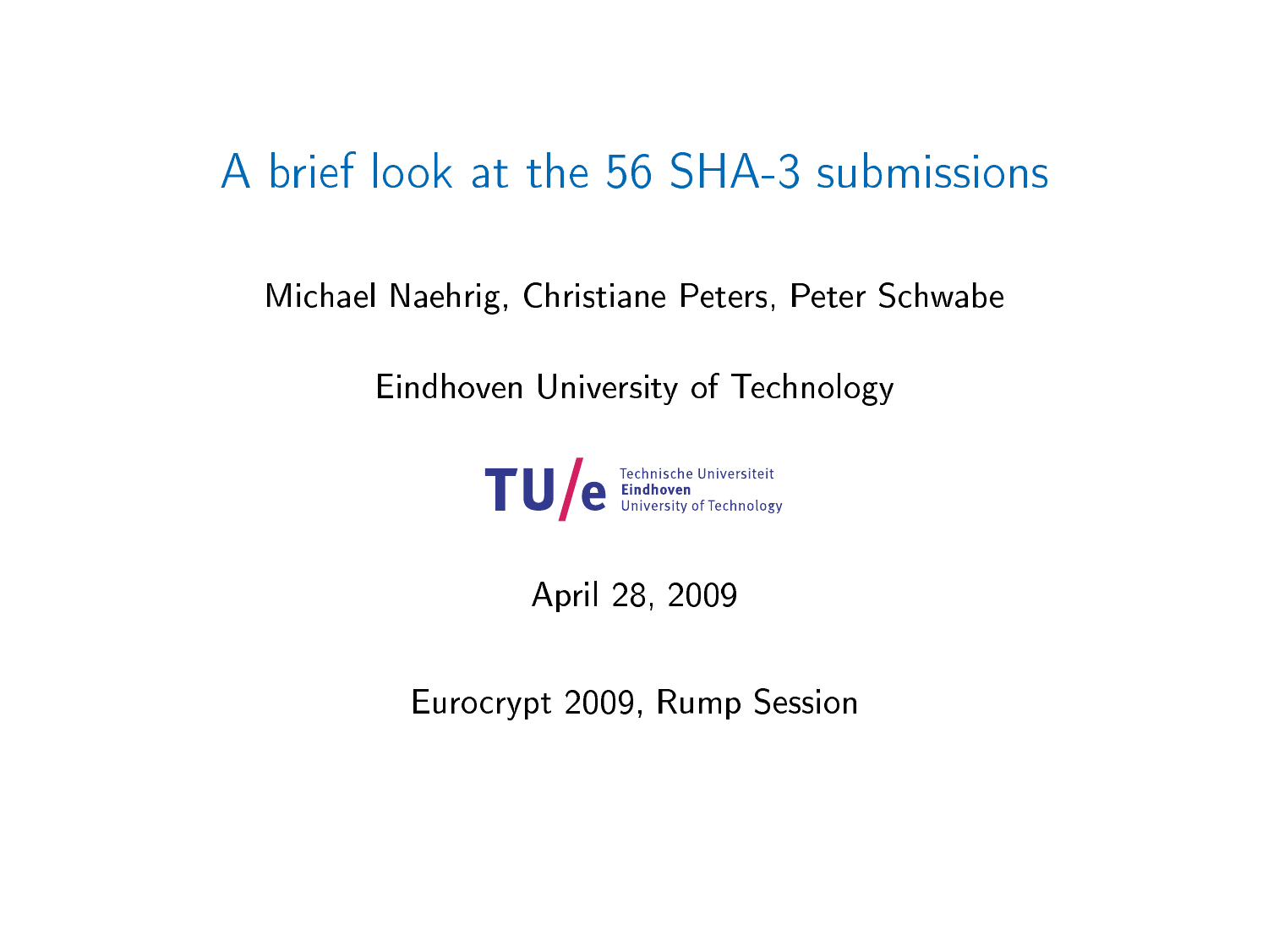## **Outline**

- ARIRANG
- ◮ AURORA
- ◮ **BLAKE**
- Blender ◮
- ◮ Blue Midnight Wish
- ▶ Cheetah
- $\triangleright$  CHI
- $\blacktriangleright$  CRUNCH
- $\blacktriangleright$  CubeHash
- ▶ Dynamic SHA
- Dynamic SHA2
- $\blacktriangleright$  ECHO
- $\blacktriangleright$  ECOH
- ◮ Edon-R
- EnRUPT ◮
- ◮ **ESSENCE**
- ▶ FSB
- $\blacktriangleright$  Fugue
- ▶ Grøstl
- $\blacktriangleright$  Hamsi
- $\blacktriangleright$  JH
- $\blacktriangleright$  Keccak
- LANE
- $\blacktriangleright$  Lesamnta
- ▶ Luffa
- $\blacktriangleright$  LUX
- MCSSHA3
- $MDO6$
- NaSHA
- SANDstorm
- $\blacktriangleright$  Sarmal
- $\blacktriangleright$  Sgàil
- $\blacktriangleright$  Shabal
- SHAvite 3
- $\blacktriangleright$  SIMD
- ▶ Skein
- ▶ Spectral Hash
- ▶ SWIFFTX



- $\blacktriangleright$  TIB3 Twister ▶ Vortex ◮ Abacus **E** Boole  $\triangleright$  DCH HASH<sub>2X</sub> ◮ ◮ Khichidi 1
- ◮ Maraca
- ◮ MeshHash
- NKS2D ◮
- Ponic
- **E** SHAMATA
- StreamHash
- $\blacktriangleright$  Tangle
- $\triangleright$  WaMM
- ▶ Waterfall
- ▶ ZK-Crypt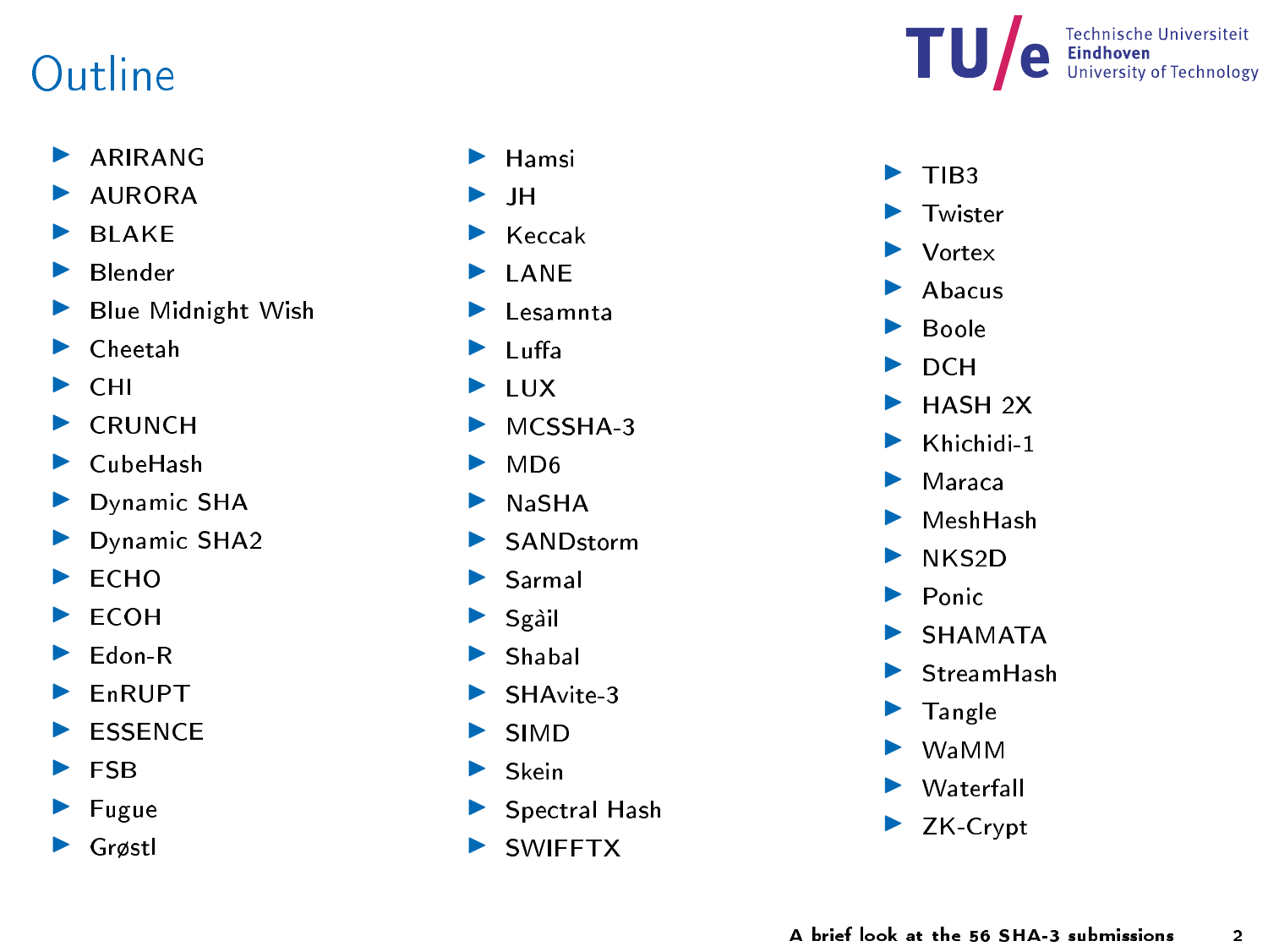

Cheetah and Dynamic-SHA, CHI, Lux, Luffa, Lesamnta, Blake, Lane, Hamsi, Skein, NKS2D.

All repeat Shavite-3 Mikhail Maslennikov, is the man behind MCSSHA-3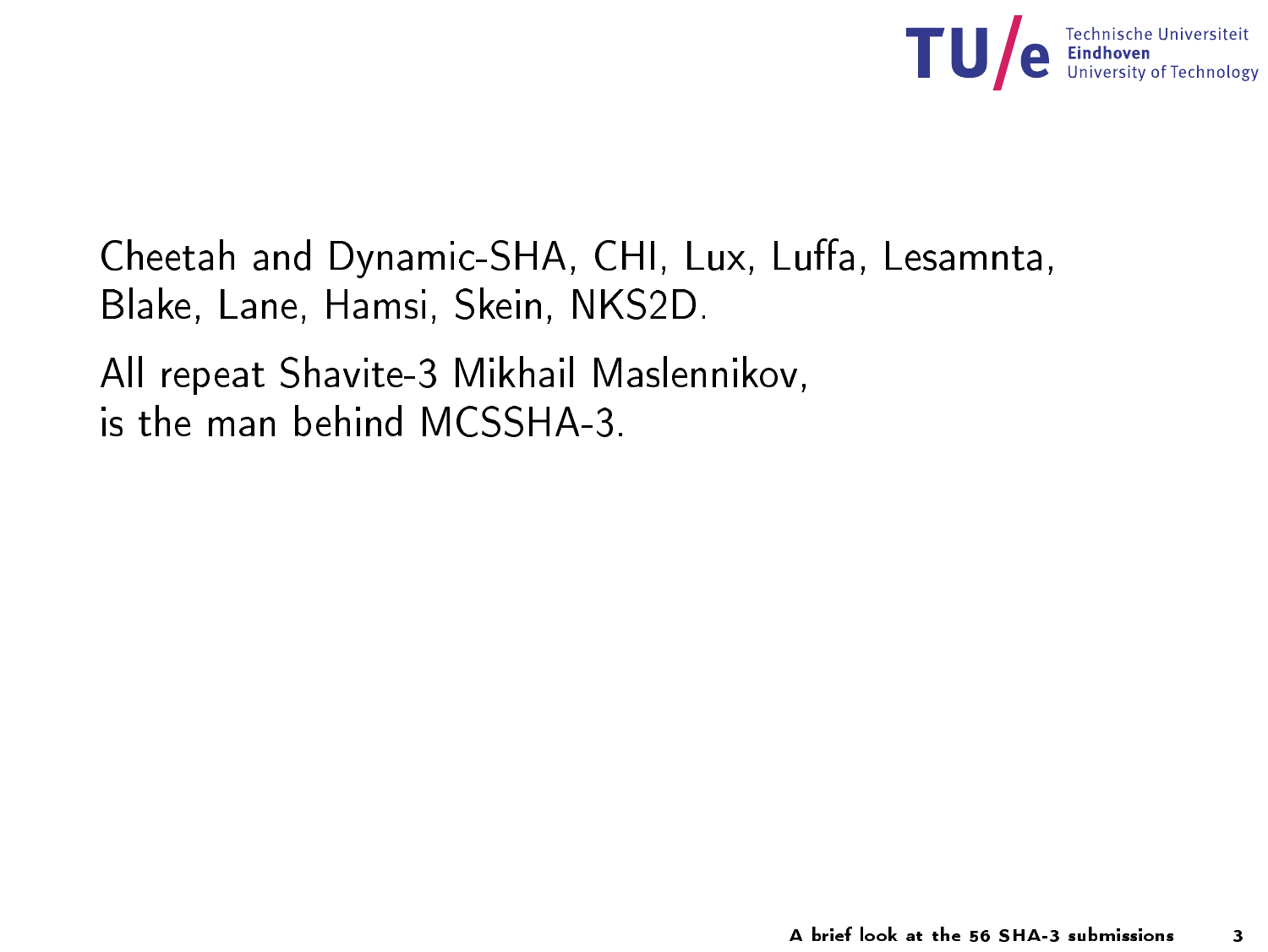

Cheetah and Dynamic-SHA, CHI, Lux, Luffa, Lesamnta, Blake, Lane, Hamsi, Skein, NKS2D. Blake, Lane, Hamsi, Skein, NKS2D.

All repeat Shavite-3 Mikhail Maslennikov, is the man behind MCSSHA-3

ECHO, ECOH, Edon-R, Spectral Hash and Aurora, MD6 and ARIRANG do not rhyme with anythang.

SWIFFTX, VORTEX, FSB, Sgàil, Fugue and TIB-3, No one knows their fate, Shabal plays at number 8.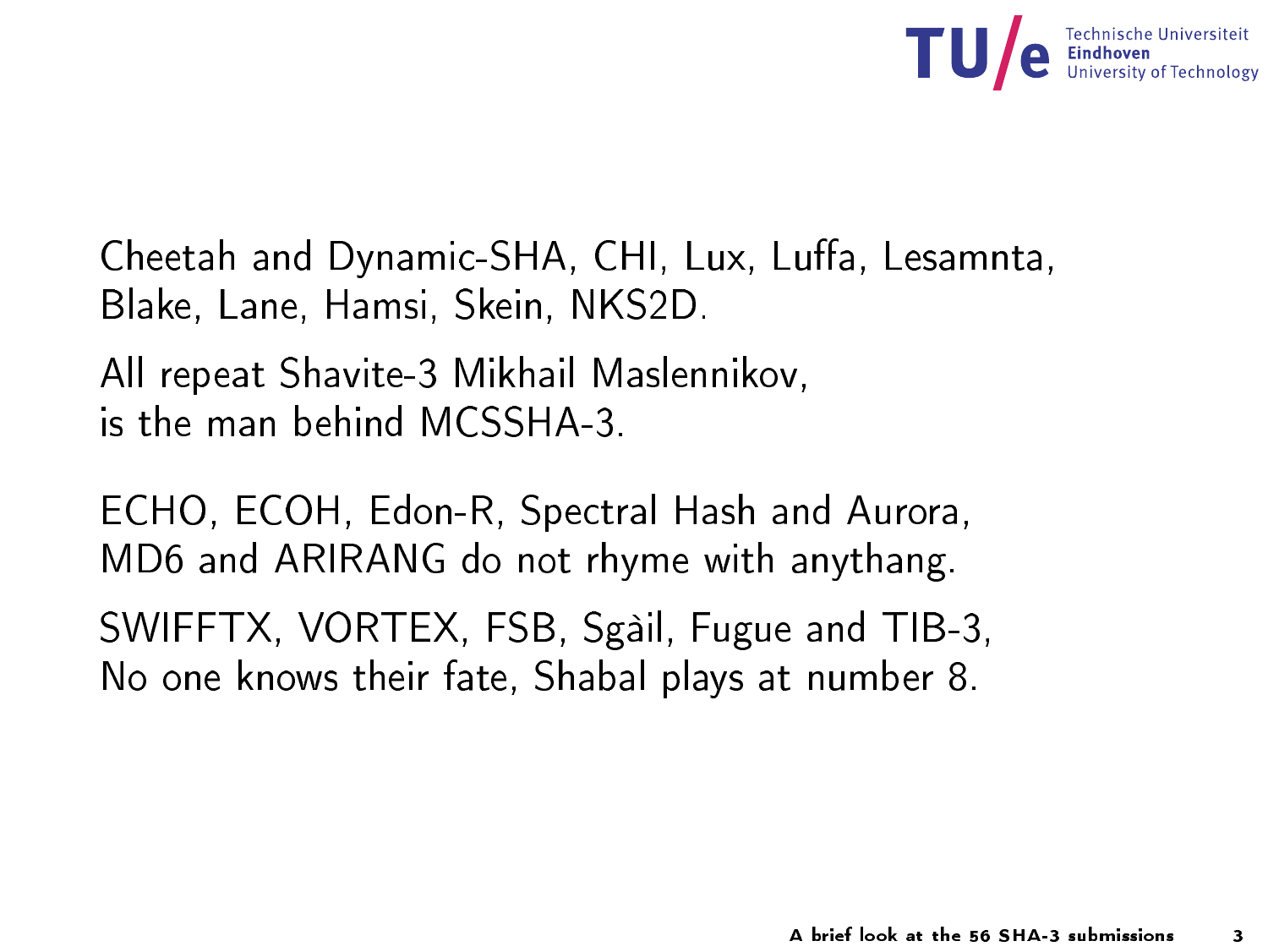

SHA-2 will soon retire, be
ause NIST is learning and SHA-1 is burning. SHA-2 will soon retire, no we didn't light it but we tried to fight it.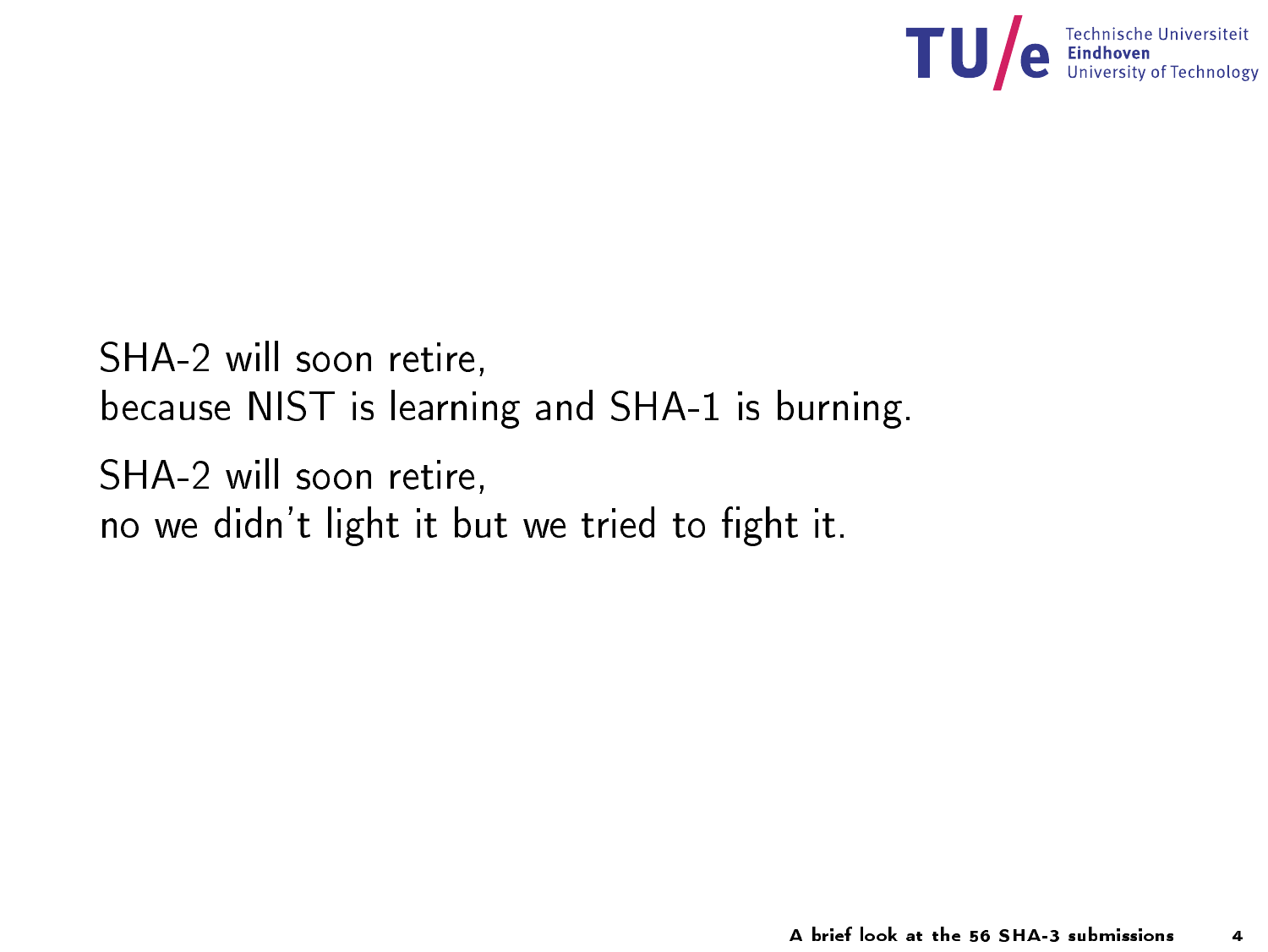

JH and Blue Midnight Wish, Grøstl is a breakfast dish, JH and Blue Midnight Wish,  $\mathbf{H}$  and  $\mathbf{H}$  are a breakfast dish,  $\mathbf{H}$ CRUNCH and SIMD, SANDstorm. . . we will see.

Twister, Blender and Keccak, Sarmal, do they rock? CubeHash really sucks. Dan, do you agree?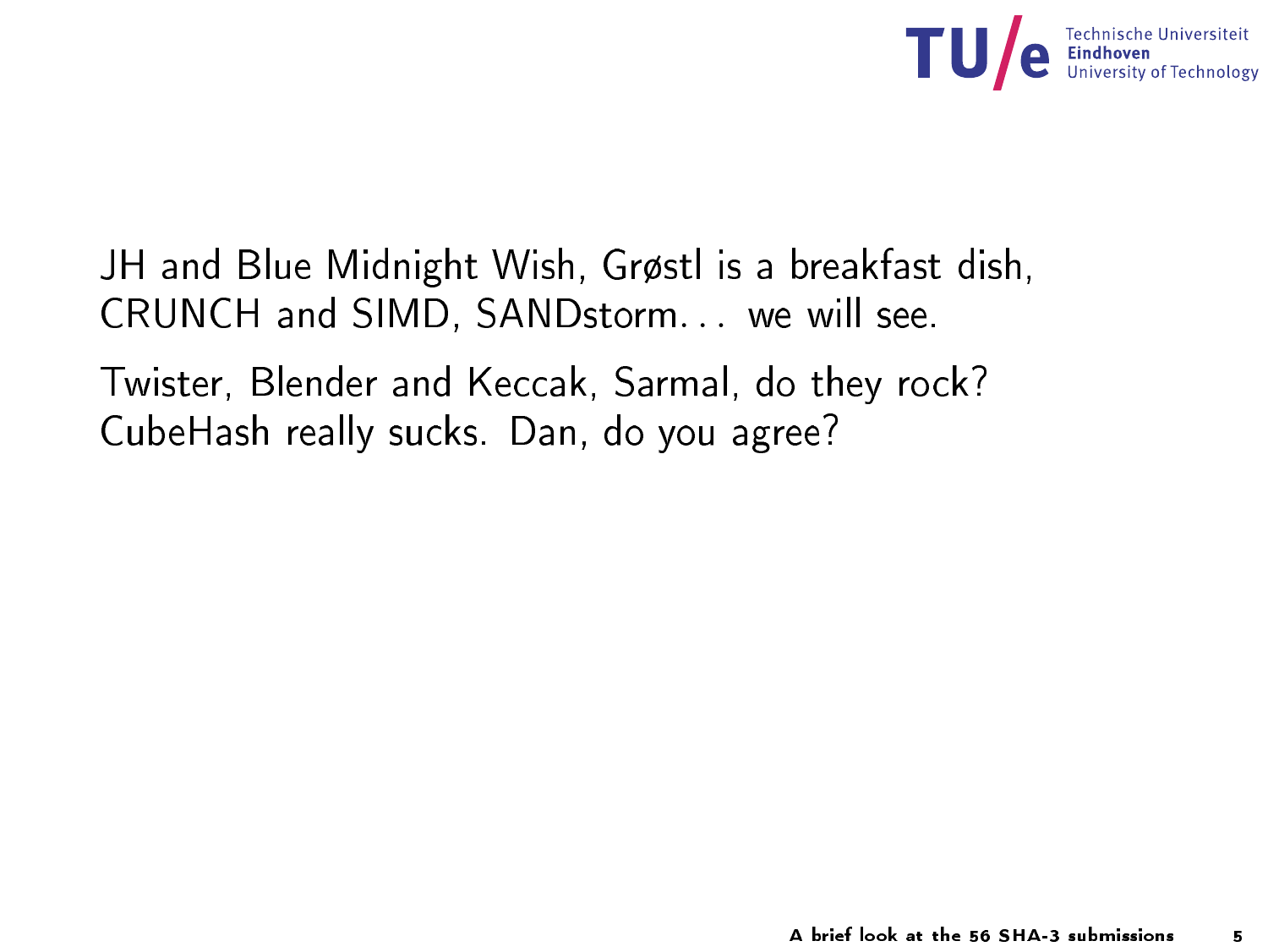

JH and Blue Midnight Wish, Grøstl is a breakfast dish, JH and Blue Midnight Wish,  $\mathbf{H}$  and  $\mathbf{H}$  are a breakfast dish,  $\mathbf{H}$ CRUNCH and SIMD, SANDstorm. . . we will see.

Twister, Blender and Keccak, Sarmal, do they rock? CubeHash really sucks. Dan, do you agree?

Martin, Knudsen, Misarsky, Indesteege, Jason Lee, Hirotaka Yoshida, Küçük, Lim, Vidyasagar, Finiasz, Fay, the Keccak Team, Jutla and Jacques Patarin, Bernstein, Biham, trouble with the benchmarks. Bernstein, Biham, trouble with the ben
hmarks.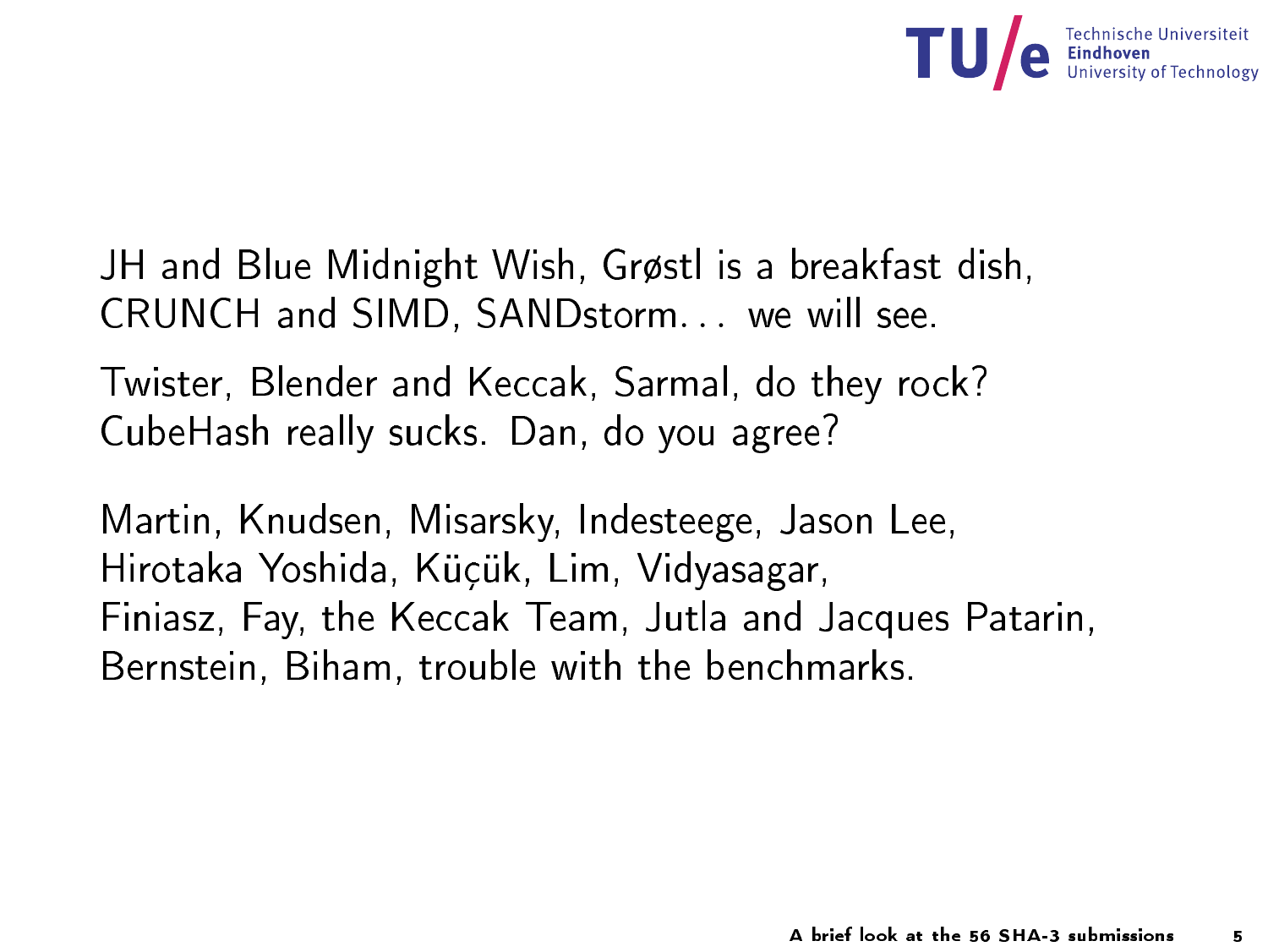

SHA-2 will soon retire, be
ause NIST is learning and SHA-1 is burning. SHA-2 will soon retire, no we didn't light it but we tried to fight it.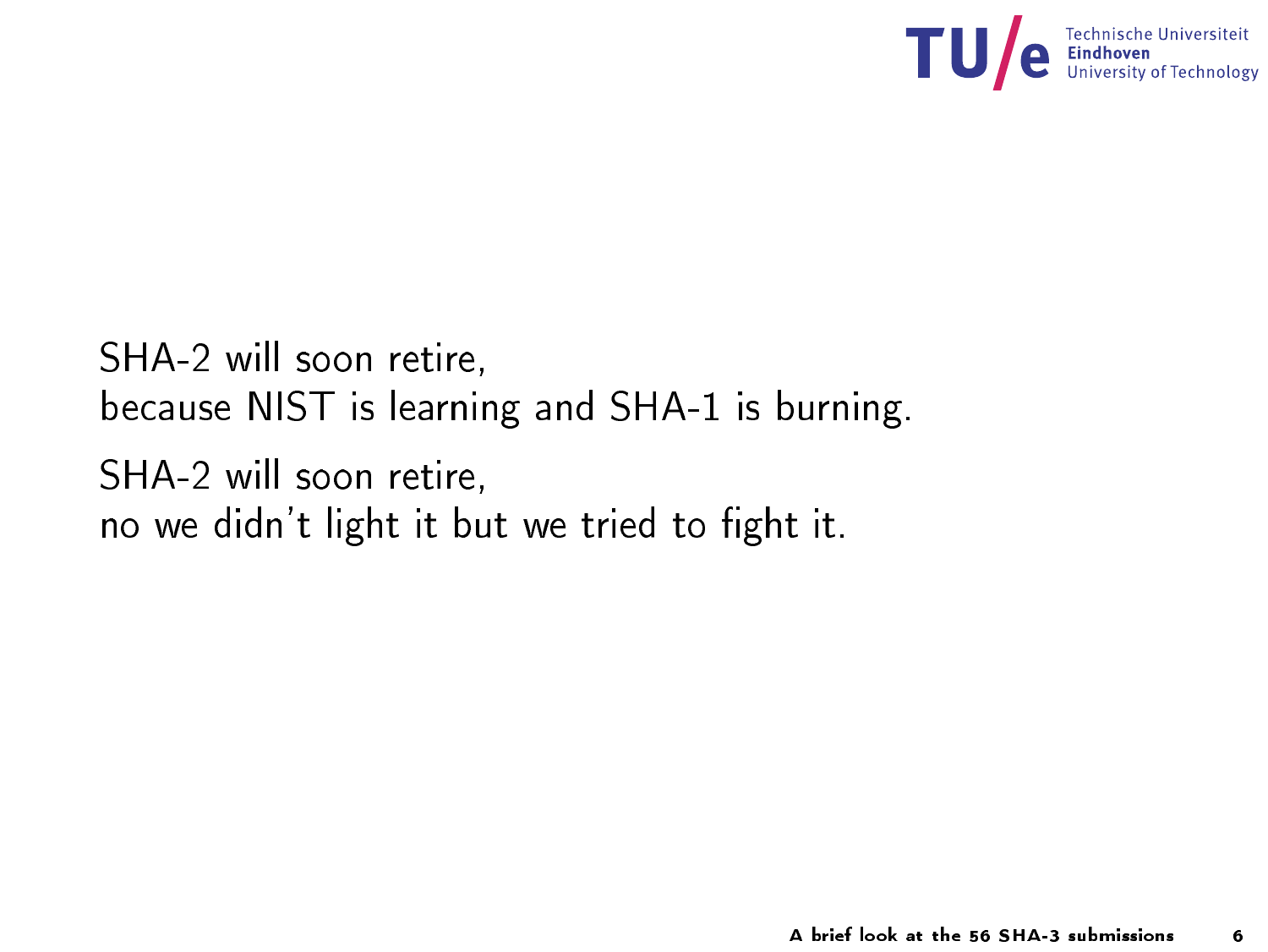

Aba
us, Waterfall, StreamHash, Tangle, WaMM and Boole, Ponic, Shamata, DCH and Maraca, MeshHash, HASH 2X, didn't really meet the spe
s. ZK-Crypt, Khichidi-1, they're all already gone.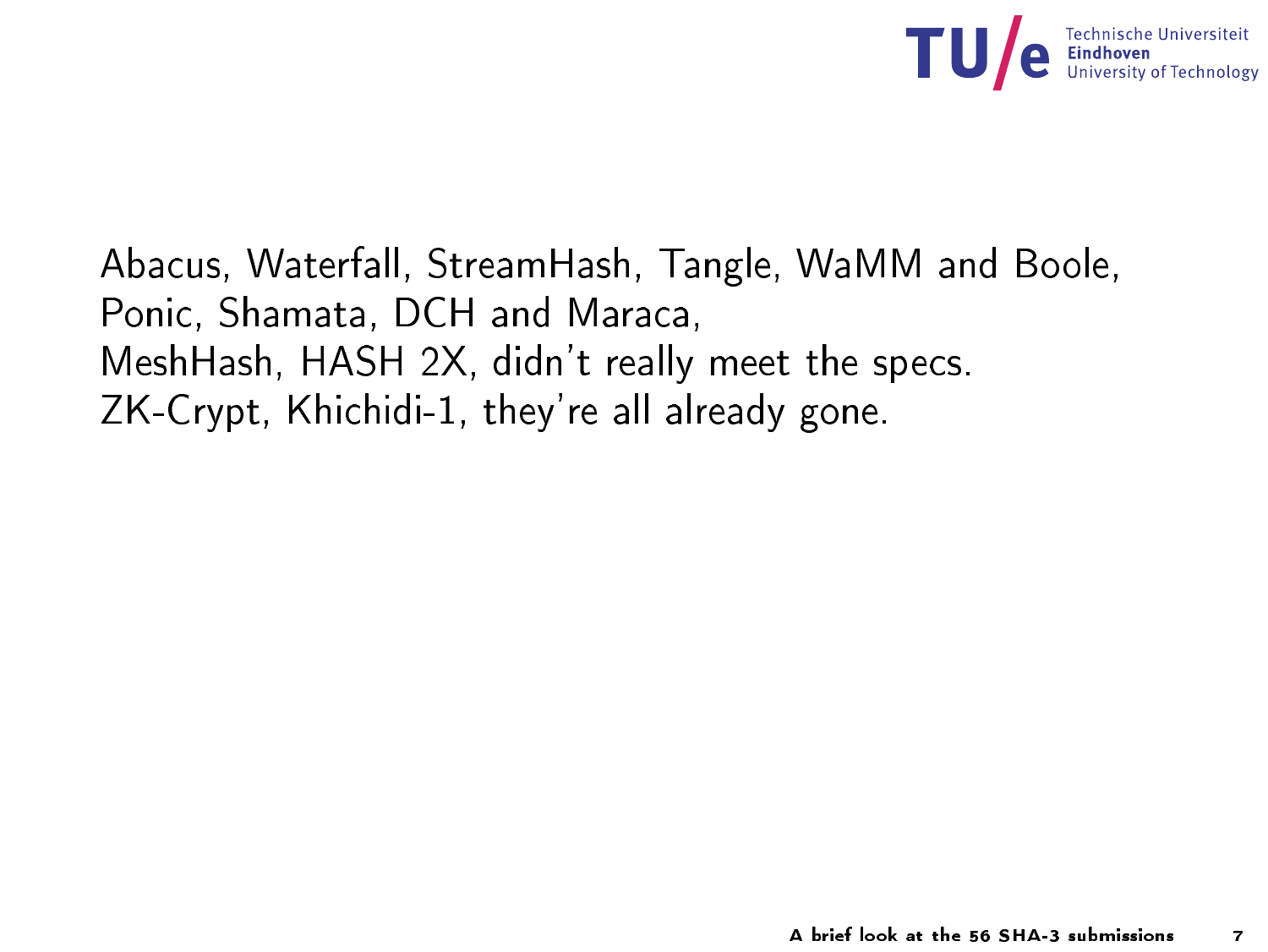

Aba
us, Waterfall, StreamHash, Tangle, WaMM and Boole, Ponic, Shamata, DCH and Maraca, , Shamata, D.C., Shamata, D.C., Shamata, D.C., Shamata, D.C., Shamata, D.C., Shamata, D.C., Shamata, D.C., Shamata, D.C., Shamata, D.C., Shamata, D.C., D.C., D.C., D.C., D.C., D.C., D.C., D.C., D.C., D.C., D.C., D.C., D.C. MeshHash, HASH 2X, didn't really meet the spe
s. ZK-Crypt, Khichidi-1, they're all already gone.

NaSHA, ESSENCE, Kara, Neil Sholer, Sean O'Neil, Gligoroski, Varici, Schroeppel and Watanabe,

Khovratovi
h, Hattersley, Leurent, Koç and Markovski, Eurocrypt now you know, where the competition goes.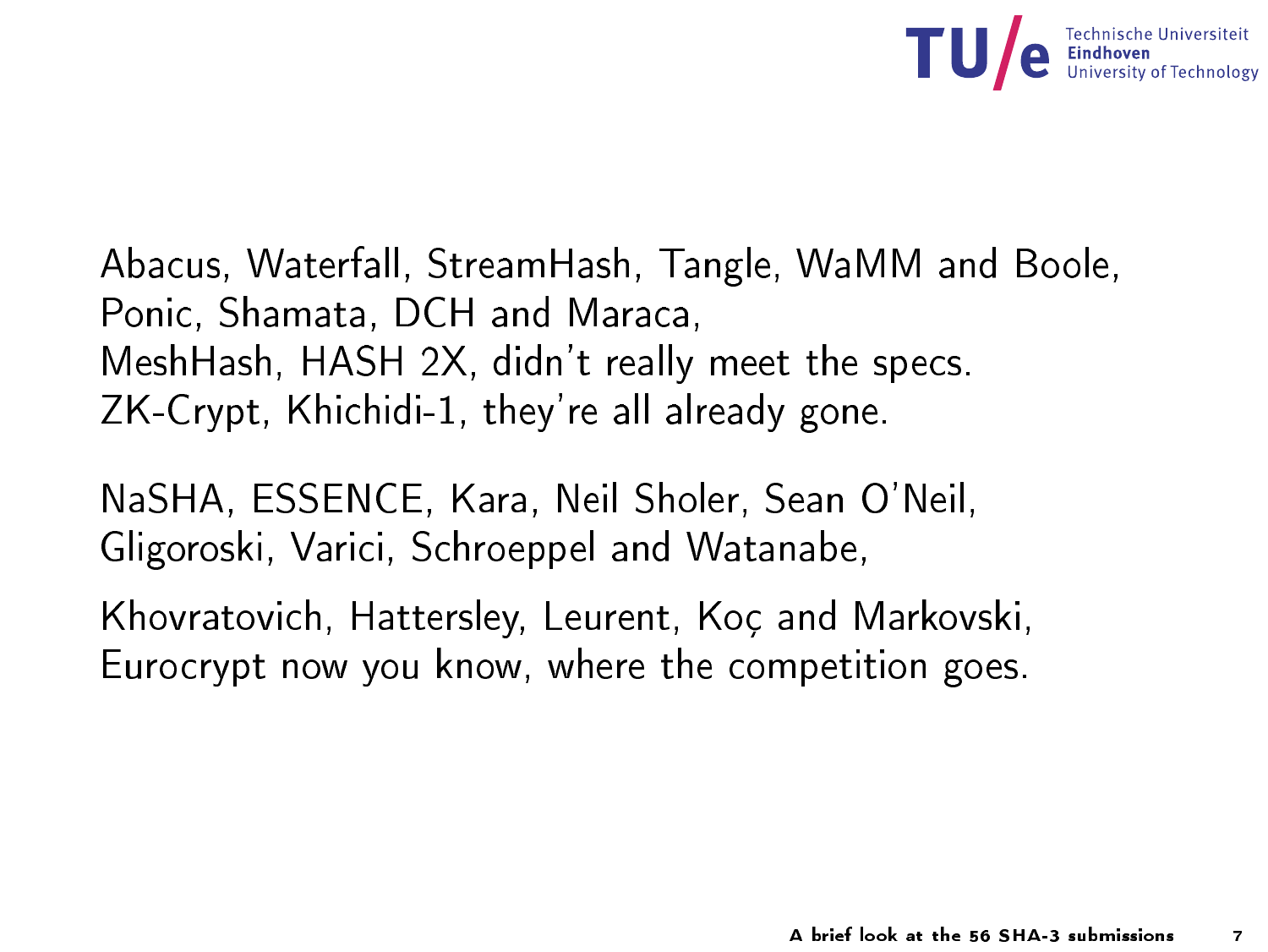

SHA-2 will soon retire, be
ause NIST is learning and SHA-1 is burning. SHA-2 will soon retire, no we didn't light it but we tried to fight it.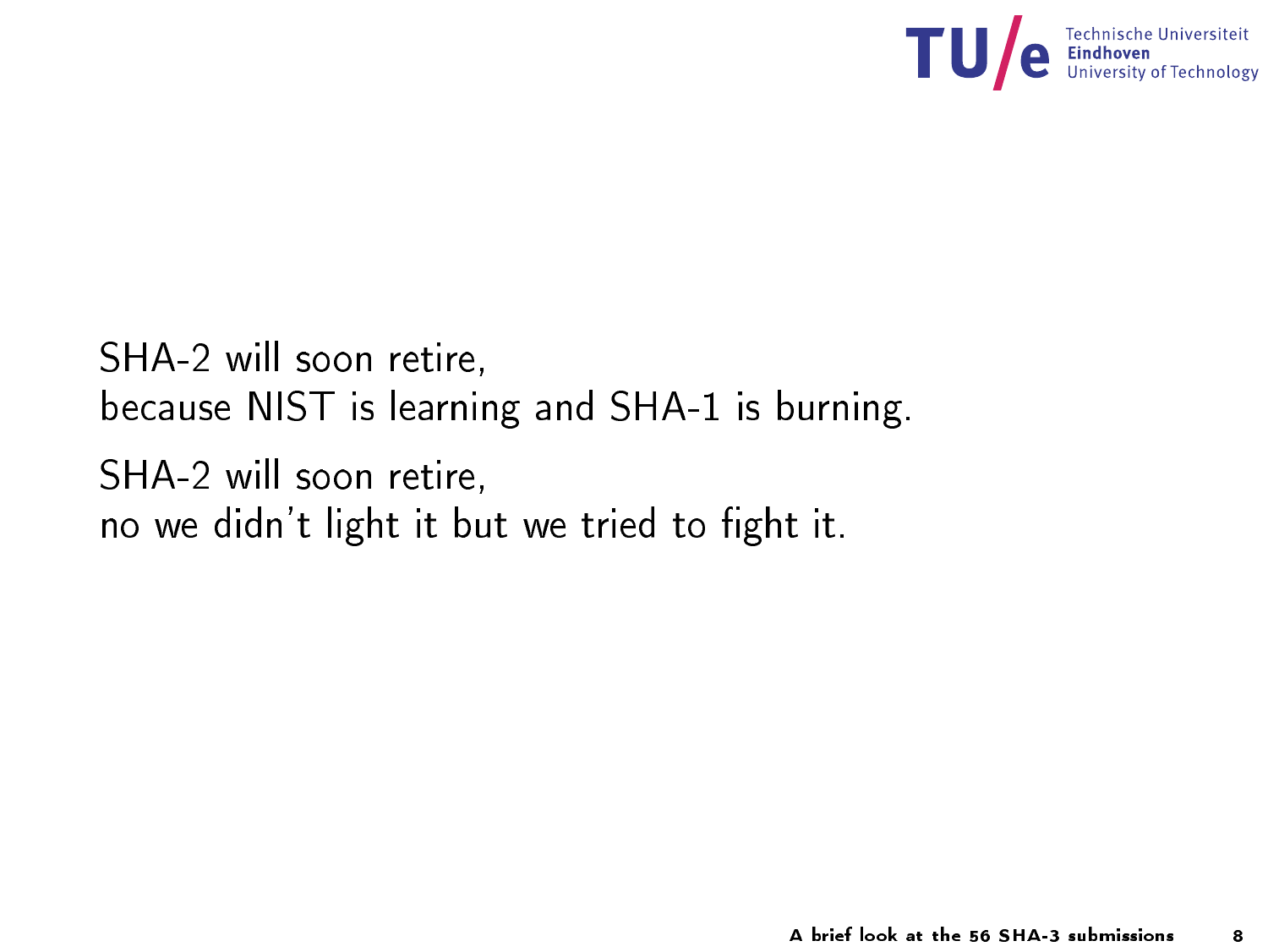

## 0x26a52d798f1c8a9bd8482384d422d6892abc153239259a6d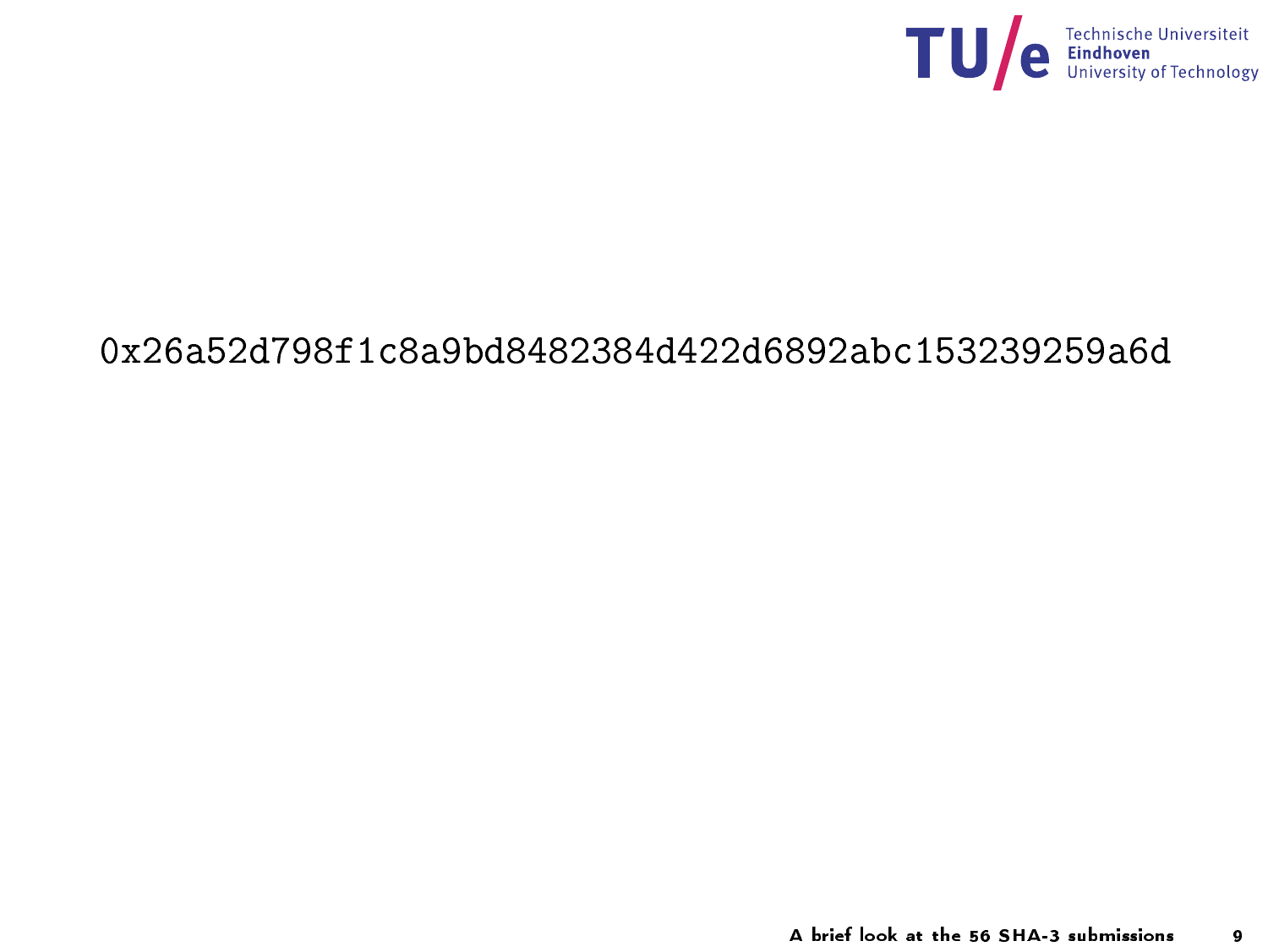

## 0x26a52d798f1c8a9bd8482384d422d6892abc153239259a6d

Who will break this hash, we can say it's not just trash, EnRUPT blown away, what else do <sup>I</sup> have to say?